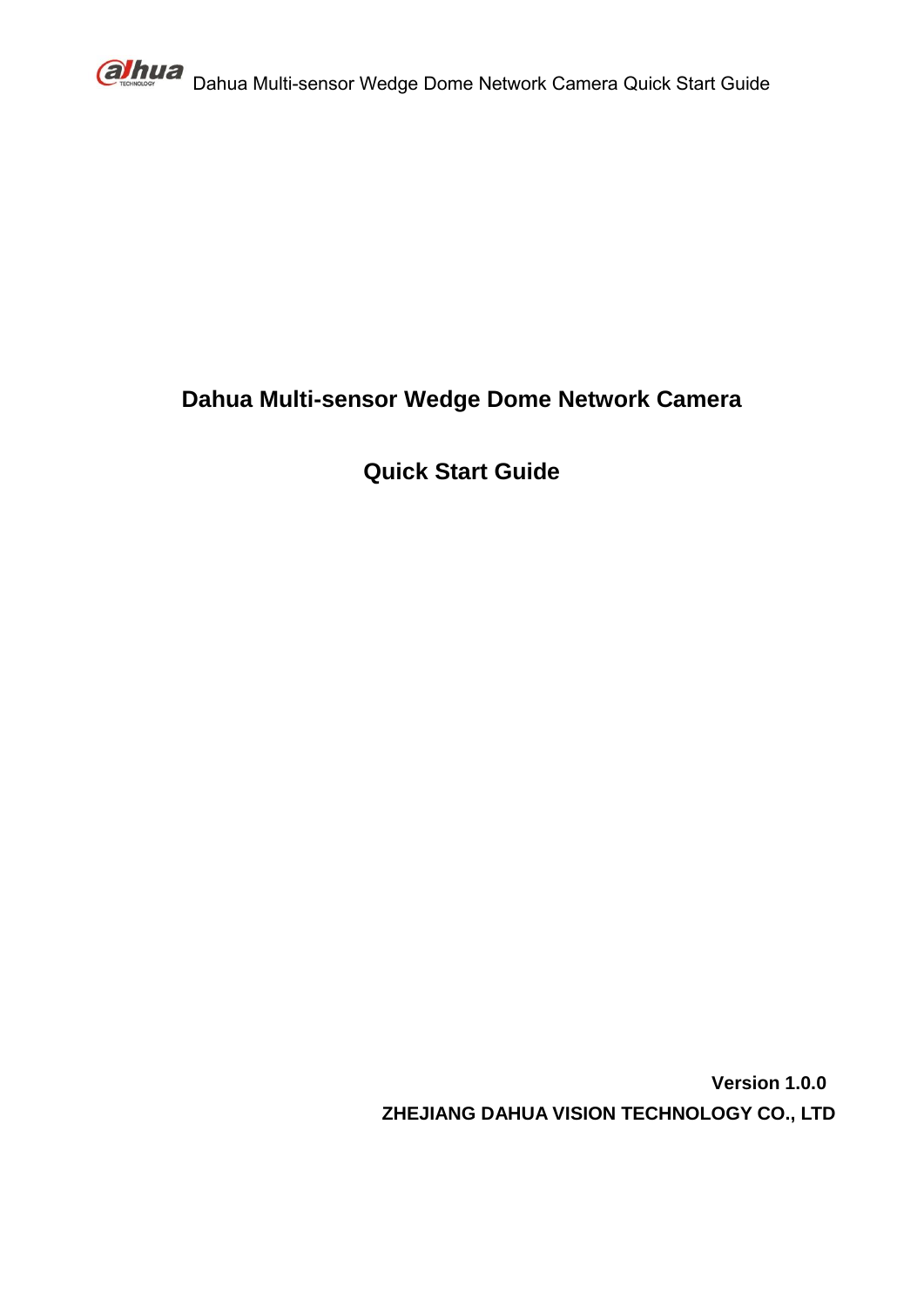# **Welcome**

Thank you for purchasing our network cameras.

This user's manual is designed to be a reference tool for using your product.

Please read the following safeguards and warnings carefully before you use this series product. Please keep this user's manual well for future reference.

# **Important Safeguards and Warnings**

# Electrical safety

- All installation and operation should conform to your local electrical safety codes.
- The power source shall conform to the requirement of the Safety Extra Low Voltage (SELV) standard, and supply power with rated voltage which conforms to Limited power Source requirement according IEC60950-1. Please note that the power supply requirement is subject to the device label.
- $\bullet$  Make sure the power supply is correct before operating the device.
- A readily accessible disconnect device shall be incorporated in the building installation wiring
- Prevent the power cable from being trampled or pressed, especially the plug, power socket and the junction extruded from the device.
- We assume no liability or responsibility for all the fires or electrical shock caused by improper handling or installation.

# **Environment**

- Do not aim the device at strong light to focus, such as lamp light and sun light, otherwise it might cause over brightness or light marks, which are not the device malfunction, and affect the longevity of Charge Coupled Device (CCD) or Complementary Metal-Oxide Semiconductor (CMOS).
- Do not place the device in a damp or dusty environment, extremely hot or cold temperatures, or the locations with strong electromagnetic radiation or unstable lighting.
- Keep the camera away from water or other liquid to avoid damages to the internal components.
- Keep the indoor device away from rain or damp to avoid fire or lightning.
- Keep sound ventilation to avoid heat accumulation.
- Transport, use and store the device within the range of allowed humidity and temperature.
- Heavy stress, violent vibration or water splash are not allowed during transportation, storage and installation.
- Pack the device with standard factory packaging or the equivalent material when transporting the device.
- The device needs to be installed in the location where professional staff can cover (professionals need to know the attentions of using the device), non-professionals are not allowed to enter device installation area when the device is operating normally, which may cause accidental damage.

# Operation and Daily Maintenance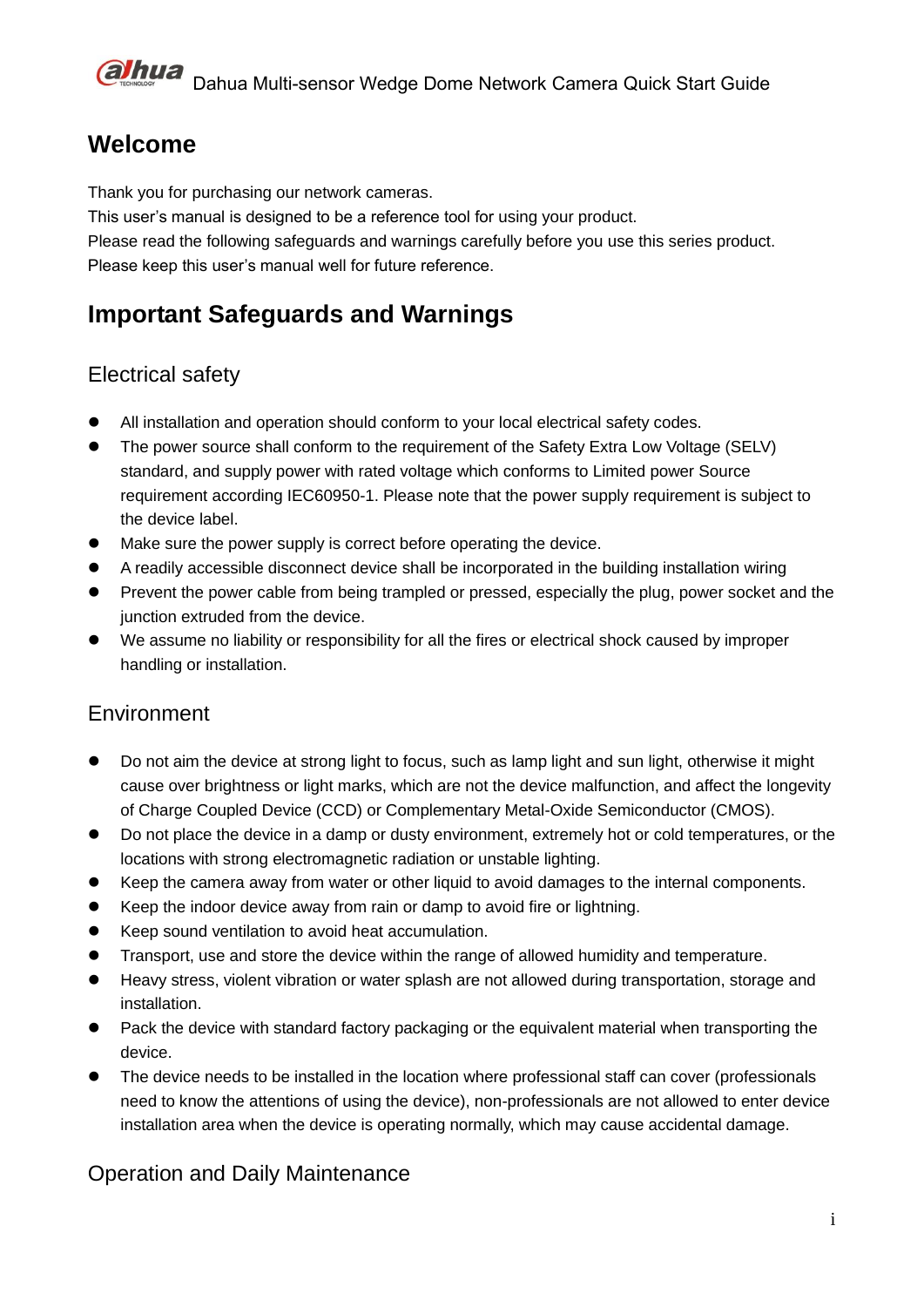- $\bullet$  Do not directly touch the heat dissipation component of the device to avoid scald.
- Do not dismantle the device because there is no component that can be fixed by users themselves. Otherwise, it might cause water leakage or bad image due to unprofessional dismantling.
- Please contact after-sale service to replace desiccant when it becomes green. (The desiccant is not provided by default)
- $\bullet$  It is recommended to use the device together with lightning arrester to improve lightning protection effect.
- It is recommended to get the grounding holes to be grounded to enhance the reliability of the device.
- Do not directly touch the optic component CCD or CMOS. You can use the air blower to blow away the dust or dirt on the lens surface. Please use a dry cloth wetted by alcohol to wipe away the dust gently if necessary.
- Use the dry soft cloth to clean the device. If the dust is difficult to be removed, please wipe it away with a clean cloth wetted slightly by the mild detergent, and then use the dry cloth to clean the device. Do not use volatile solvents like alcohol, benzene, thinner, or strong detergent with abrasiveness, otherwise it will damage the surface coating or reduce the working performance of the device.
- When installing or using the device, do not directly touch or wipe the surface of the dome cover because it is an optical device. If stained with dirt, use oil-free soft brush or air blower to gently wipe it away. If stained with grease or fingerprint, use soft cloth to gently wipe the water drop or oil and wait till it is dry, and then use oil-free cotton cloth or lens cleaning paper soaked with alcohol or detergent to wipe from the lens center outward till it is clean.
- We are not liable for any problems caused by unauthorized modification or attempted repair.
- The dome cover is a kind of optical component, please do not touch or wipe the cover surface during installation and application, it may stain dust, grease or fingerprint, you can use absorbent cotton to dip some [diethyl](file:///C:/Users/24766/AppData/Local/youdao/dict/Application/7.2.0.0703/resultui/dict/) [ether](file:///C:/Users/24766/AppData/Local/youdao/dict/Application/7.2.0.0703/resultui/dict/) or use soft cloth to dip some water and then wipe gently. You can also use air gun to remove the dust if the cover is stained with dust.

# Warnings

- Please strengthen the protection of network, device data and personal information, adopt necessary measures of guarantee device network security, including but not limited to using strong password, modifying password regularly, upgrading firmware to the latest version, isolating computer network and so on. For the IP camera firmware of some old version, the ONVIF password won't be modified automatically after the main password of the system is modified. You need to upgrade the camera firmware or upgrade the ONVIF password manually.
- Please modify the default password after login to avoid being stolen.
- Use the standard components provided by manufacturer and make sure the device is installed and fixed by professional engineers.
- The surface of the image sensor should not be exposed to laser beam radiation in an environment where a laser beam device is used.
- Do not provide two or more power supply sources for the device; otherwise it might damage the device.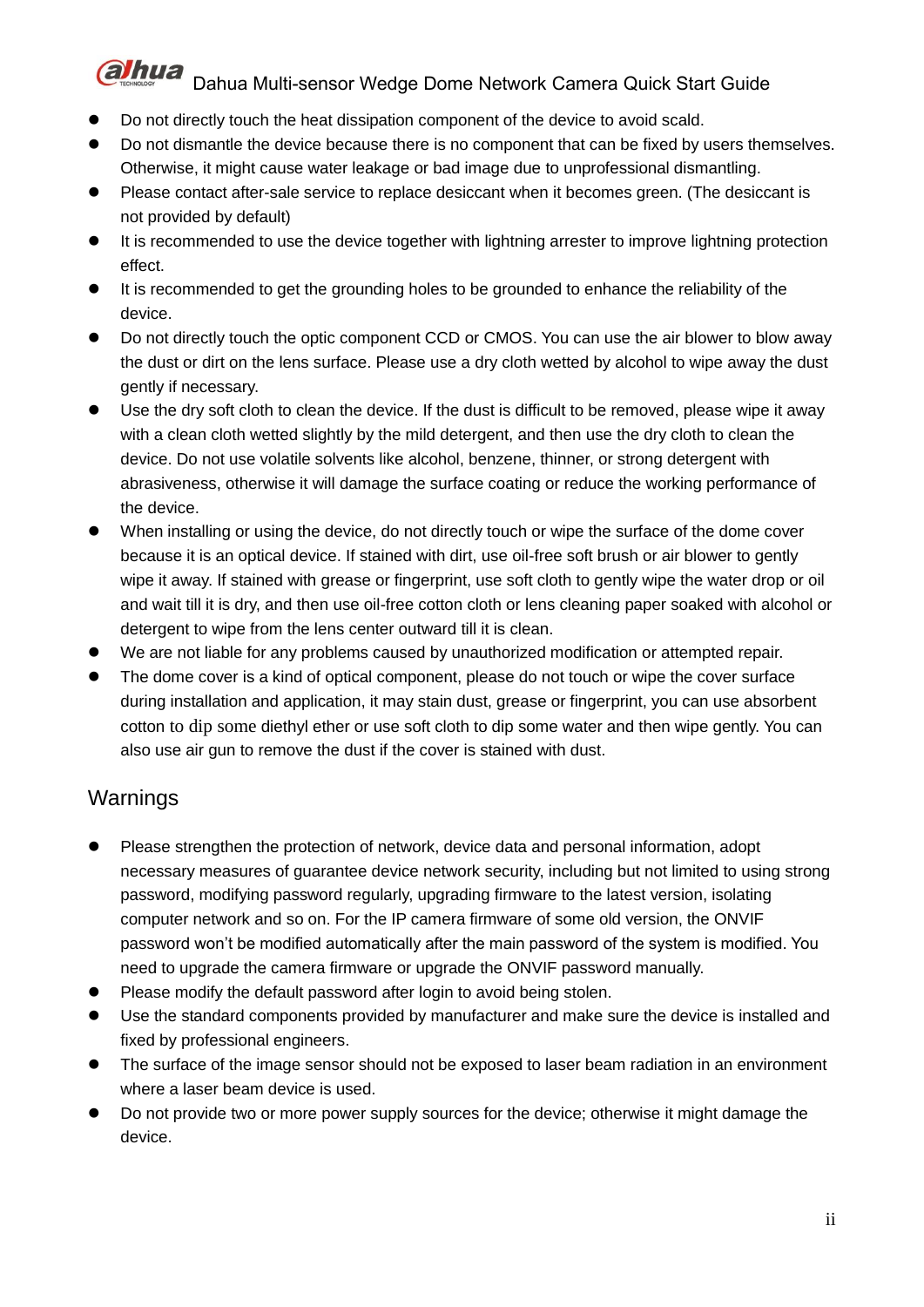

# **Disclaimer**

- This manual is for reference only. Please refer to the actual product for more details.
- Minor differences might be found in user interface, and there might be deviation between the actual value of some data and the value provided in the manual due to the reasons such as the real environment is not stable. Please refer to the final explanation of the company if there is any doubt or dispute.
- All the designs and software are subject to change without prior written notice. The manual will be regularly updated according to the product upgrade without prior announcement.
- Please contact the supplier or customer service if there is any problem occurred when using the device.
- Please contact the customer service for the latest procedure and supplementary documentation.
- Please visit our website or contact your local service engineer for more information.
- The company is not liable for any loss caused by the operation that does not comply with the manual.
- If there is any uncertainty or controversy, please refer to our final explanation.

## **FCC Information**

1. FCC conditions:

This device complies with part 15 of the FCC Rules. Operation is subject to the following two conditions:

- This device may not cause harmful interference;
- This device must accept any interference received, including interference that may cause undesired operation.
- 2. FCC compliance:

This equipment has been tested and found to comply with the limits for a digital device, pursuant to part 15 of the FCC Rules. These limits are designed to provide reasonable protection against harmful interference. This equipment generates uses and can radiate radio frequency energy and, if not installed and used in accordance with the instruction manual, may cause harmful interference to radio communication. However, there is no guarantee that interference will not occur in a particular installation. If this equipment does cause harmful interference to radio or television reception, which can be determined by turning the equipment off and on, the user is encouraged to try to correct the interference by one or more of the following measures:

- Reorient or relocate the receiving antenna.
- Increase the separation between the equipment and receiver.
- Connect the equipment into an outlet on a circuit different from that to which the receiver is connected.
- Consult the dealer or an experienced radio/TV technician for help.

#### **Note**

Please refer to the disk for more details, check and download corresponding user's manual and tool. Before installation, please open the package and check all the components are included. Contact your local retailer ASAP if something is broken in your package.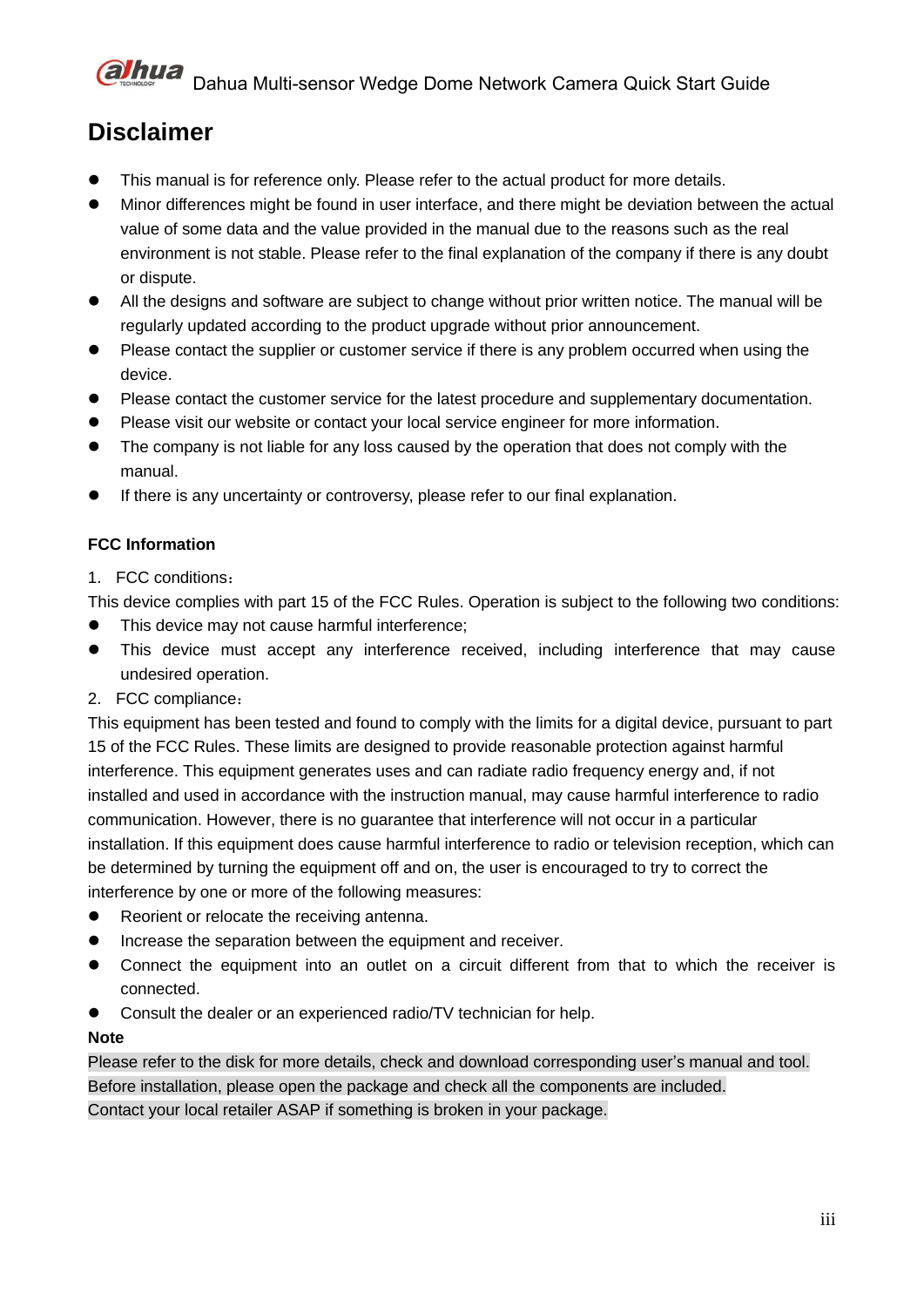

| <b>Accessory Name</b>    | Amount | <b>Accessory Name</b>       | Amount |
|--------------------------|--------|-----------------------------|--------|
| Network Camera Unit      |        | Installation Position Map   |        |
| <b>Quick Start Guide</b> |        | <b>Waterproof Connector</b> |        |
| <b>Screw Package</b>     |        | CD                          |        |
| <b>Aviation Port</b>     |        | Wrench                      |        |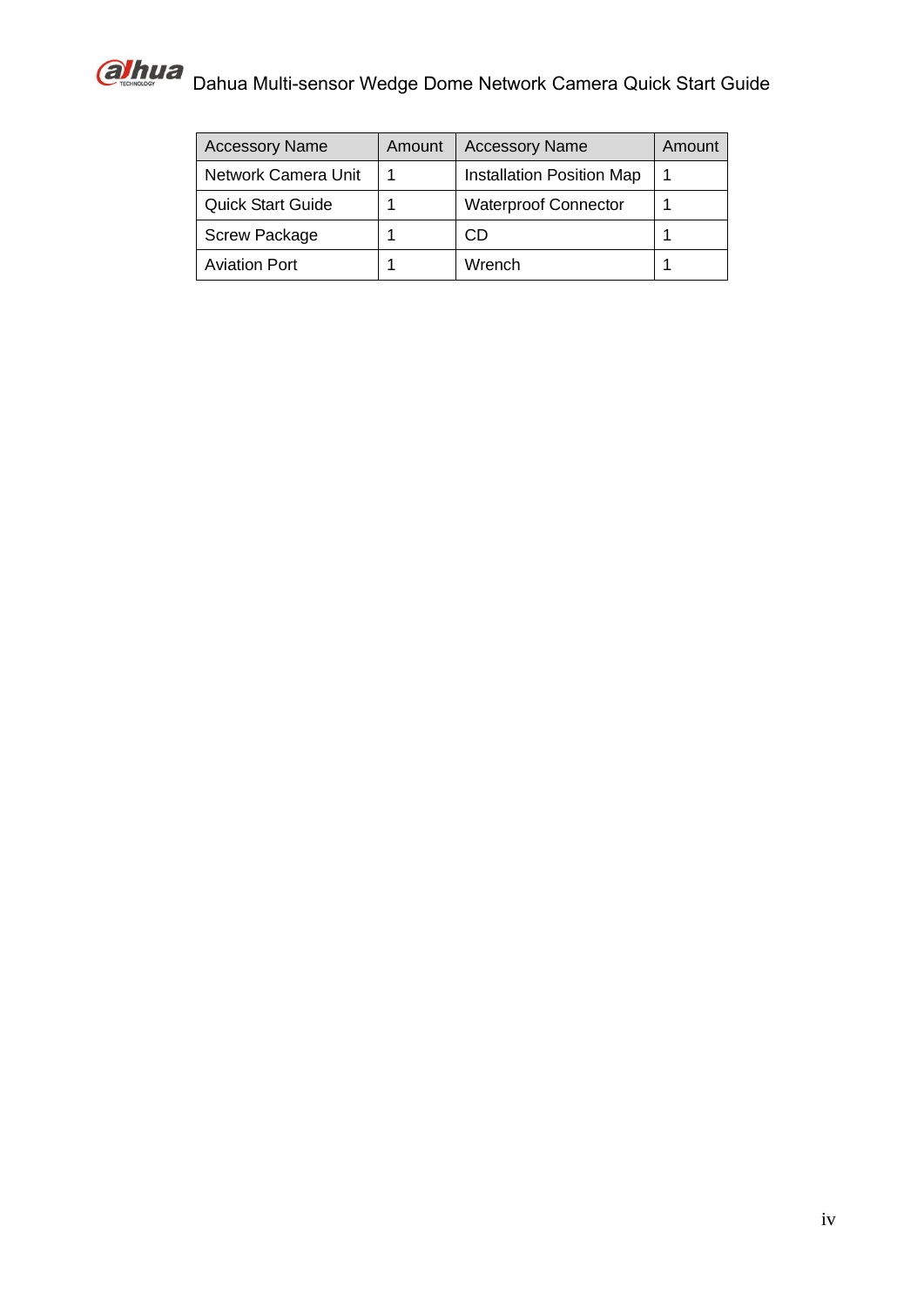

# **Table of Contents**

| $\mathbf 1$ |     |  |
|-------------|-----|--|
|             | 1.1 |  |
|             | 1.2 |  |
| 2           |     |  |
|             | 2.1 |  |
|             | 2.2 |  |
|             | 2.3 |  |
|             | 2.4 |  |
| 3           |     |  |
|             | 3.1 |  |
|             | 3.2 |  |
|             | 3.3 |  |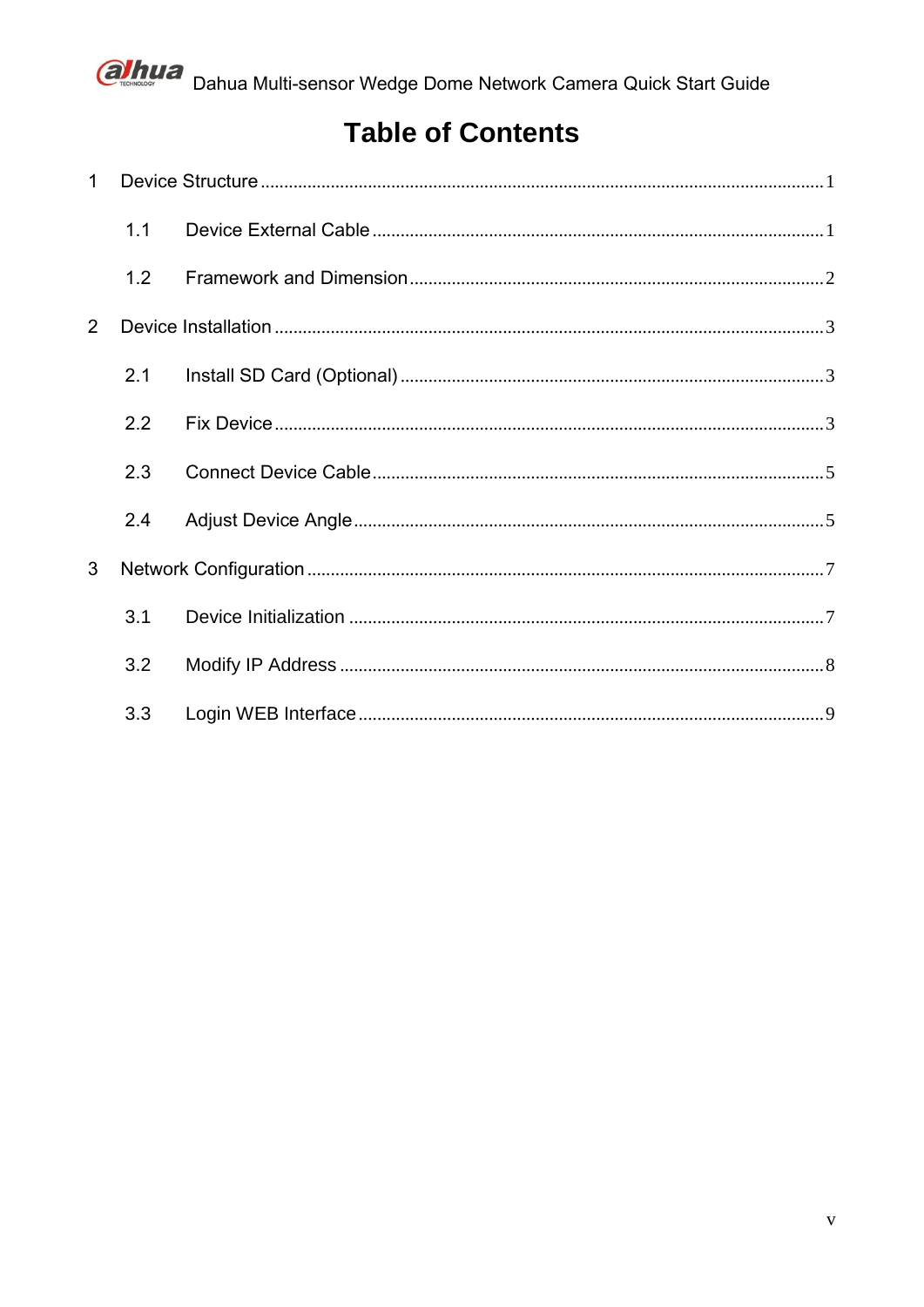

# <span id="page-6-0"></span>1 Device Structure

# <span id="page-6-1"></span>1.1 Device External Cable

## **Note**

- The following figures are for reference only.
- There are differences about cable between different models, please refer to the actual product for more details.

You can refer to [Figure 1-1](#page-6-2) for cable information.



Figure 1-1

<span id="page-6-2"></span>Please refer to [Table 1-1](#page-6-3) for detailed information.

| <b>SN</b> | <b>Name</b>               |
|-----------|---------------------------|
|           | M12 4-cored aviation port |

Table 1-1

<span id="page-6-3"></span>Please refer to [Figure 1-2](#page-6-4) for cable information.



Figure 1-2

<span id="page-6-4"></span>Please refer to Table 1-2 for the lens information.

| <b>Component Name</b> | <b>Function</b>                                                                                                                  |
|-----------------------|----------------------------------------------------------------------------------------------------------------------------------|
| Lens 1                | Lens of different models supports different<br>focal length.                                                                     |
| Lens 2                | If two lenses of the device support different<br>focal length, then the focal length of lens 2<br>is bigger than that of lens 1. |
| <b>MIC</b>            | It is used to pick up sound.                                                                                                     |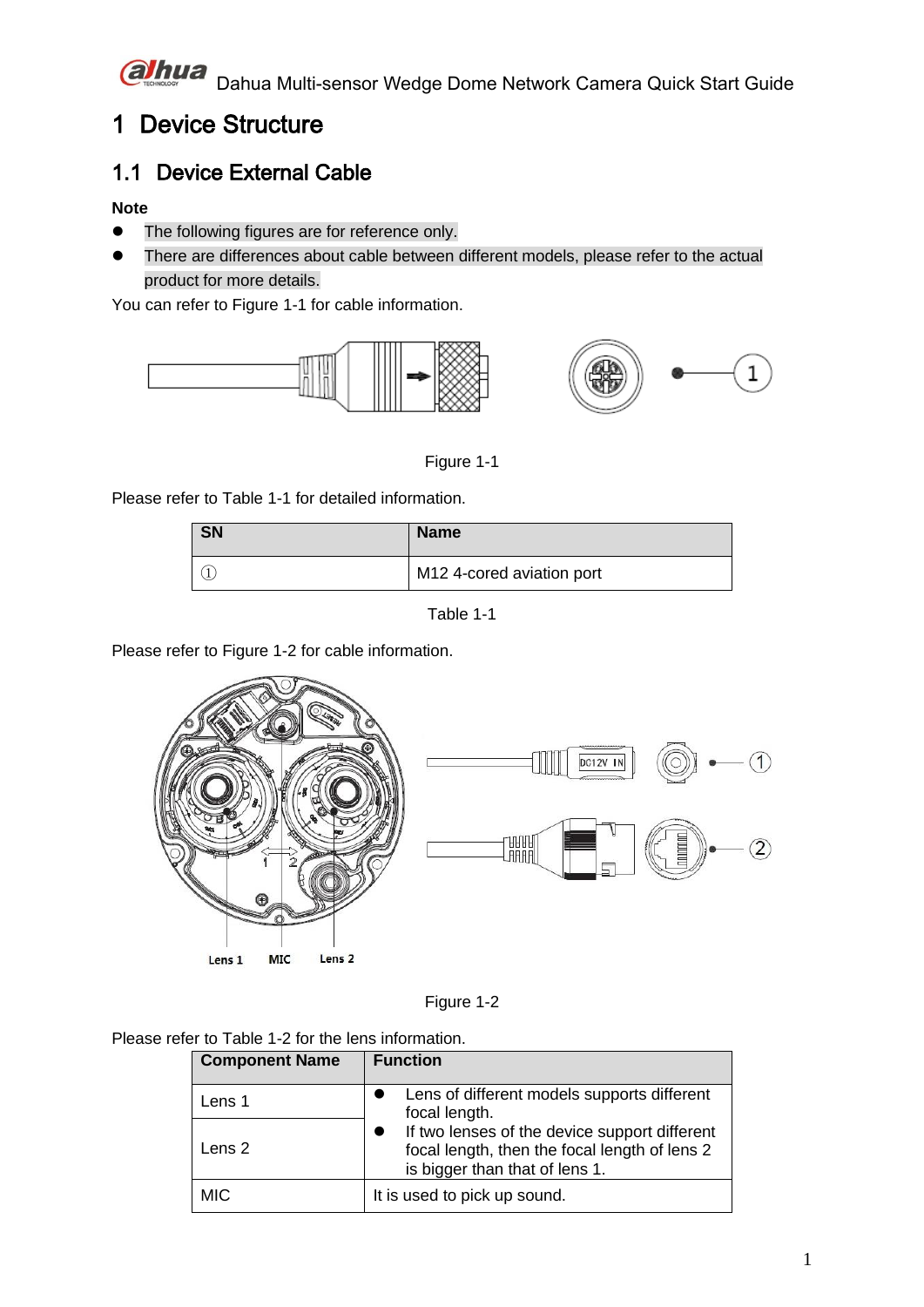

Table 1-2

|  |  |  | Please refer to Table 1-3 for cable information. |  |
|--|--|--|--------------------------------------------------|--|
|  |  |  |                                                  |  |

| <b>SN</b> | <b>Name</b>                                                                                                                        |
|-----------|------------------------------------------------------------------------------------------------------------------------------------|
|           | DC 12V power cable.                                                                                                                |
|           | Input DC 12V, please be sure to power<br>the device according to the label<br>instruction when using the device.<br><b>Caution</b> |
|           | It may cause damage to the device if it                                                                                            |
|           | fails to power the device according to the<br>device label.                                                                        |
| 2         | Network port.                                                                                                                      |

Table 1-3

# <span id="page-7-1"></span><span id="page-7-0"></span>1.2 Framework and Dimension

#### **Note**

The following figure is for reference only, which is used to know the device dimension. Please refer to the following figure for dimension information. The unit is mm (inch). See [Figure](#page-7-2)  [1-3.](#page-7-2)

<span id="page-7-2"></span>

Figure 1-3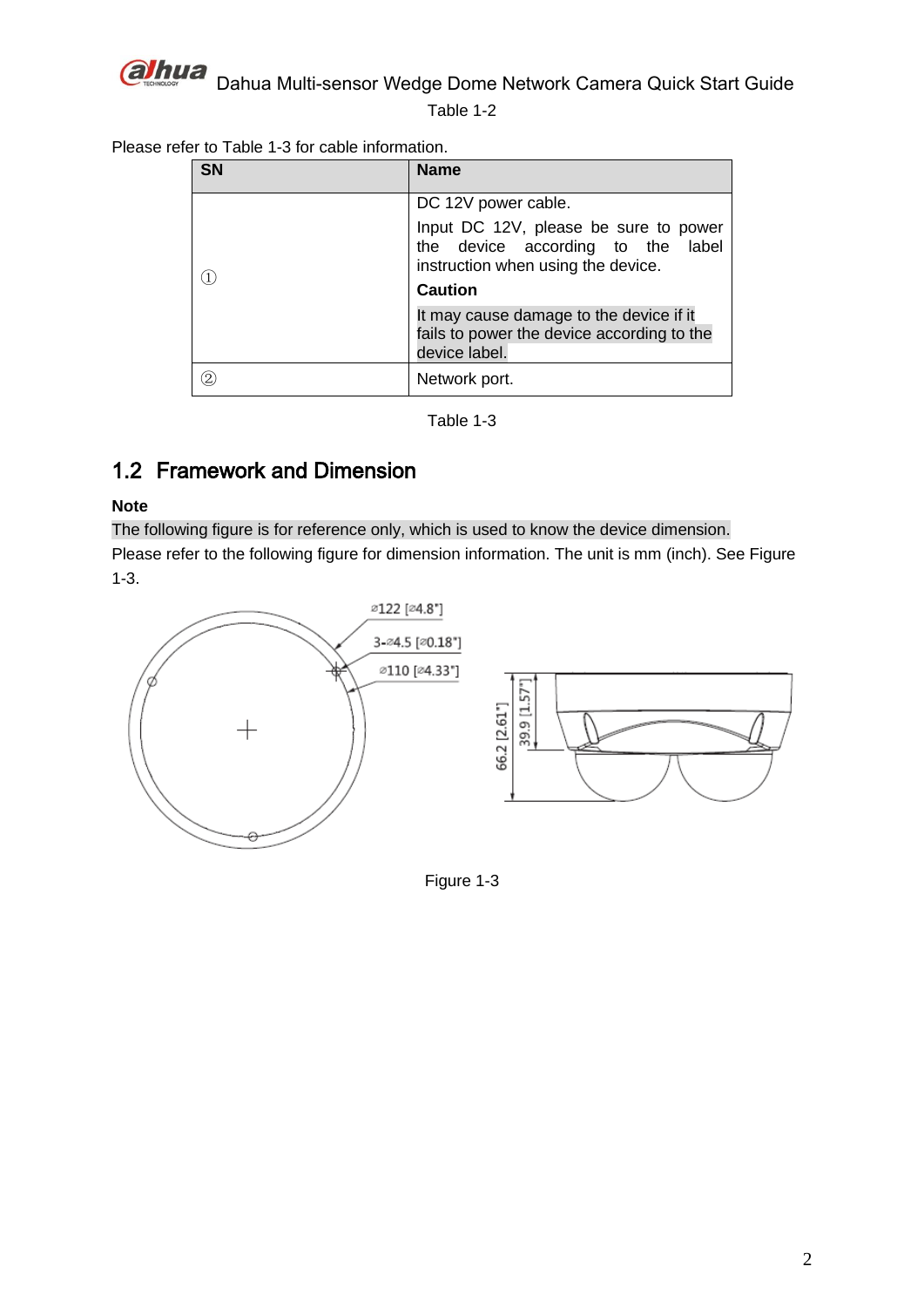# <span id="page-8-0"></span>2 Device Installation

# <span id="page-8-1"></span>2.1 Install SD Card (Optional)

## **Note**

- Please implement SD card installation when the device is equipped with SD card slot and it needs to use SD card.
- Please cut off the device power before installing SD card.

# **Step 1**

Use wrench to open device cover.

You can see SD card slot and reset button after you open the cover.

## **Step 2**

Find the location of SD card slot; adjust the direction of SD card, and insert the SD card into the slot and install the SD card well, which is shown in [Figure 2-1.](#page-8-3)



Reset Button SD Card Slot

Figure 2-1

## <span id="page-8-3"></span>**Note**

Long press the reset button for 5~10 seconds to realize device reset function. **Step 3**

Install the cover back to place.

# <span id="page-8-2"></span>2.2 Fix Device

## **Note**

Please make sure the mounting surface can support at least 3X weight of the camera.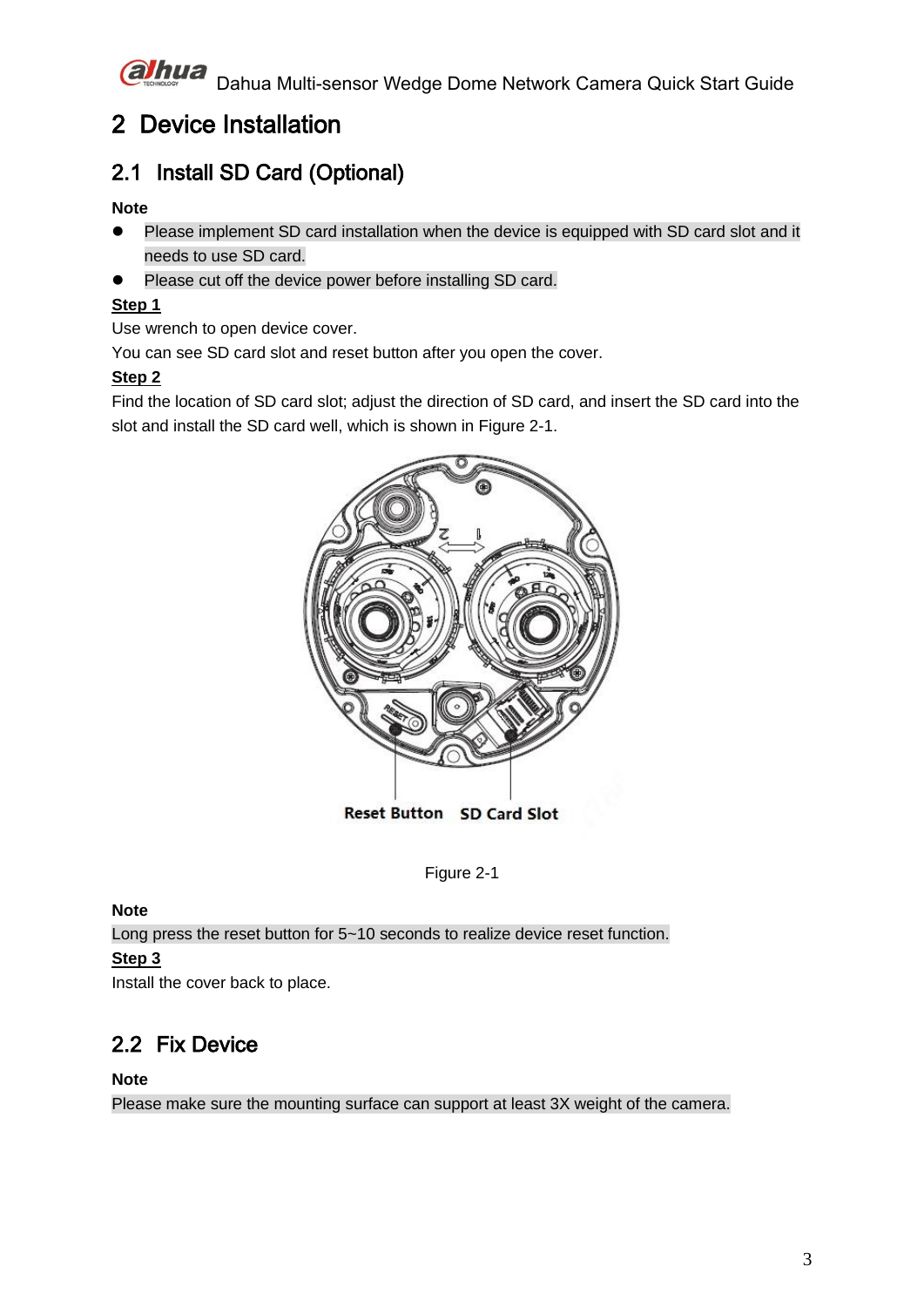



Figure 2-2

#### **Step 1**

Use wrench to take down the device enclosure.

## **Step 2**

Take out installation position map; paste it on the wall or ceiling and other mounting surfaces according to the location cable exit, and then dig holes on the mounting surface according to the instruction of installation position map.

## **Step 3**

Take out expansion bolts and insert them into the mounting holes and fix them firmly.

## **Step 4**

Adjust the location of device pedestal according to the requirement of wiring.

- If it is to pull out the cable from top, it needs to dig a "Cable Exit Hole" on the mounting surface according to installation position map.
- If it is to pull out the cable from side, first it needs to remove the reserved gap on the enclosure and then lead out the cable from the lateral cable slot which is between the mounting surface and pedestal.

#### **Step 5**

Align the screw fixing hole on the pedestal with those of expansion bolts on the mounting surface, and then tighten the self-tapping screws into the expansion bolts and lock them firmly, and fix the device on the mounting surface.

#### **Step 6**

Use fixing screw to install the enclosure on the device pedestal after adjusting the device angle.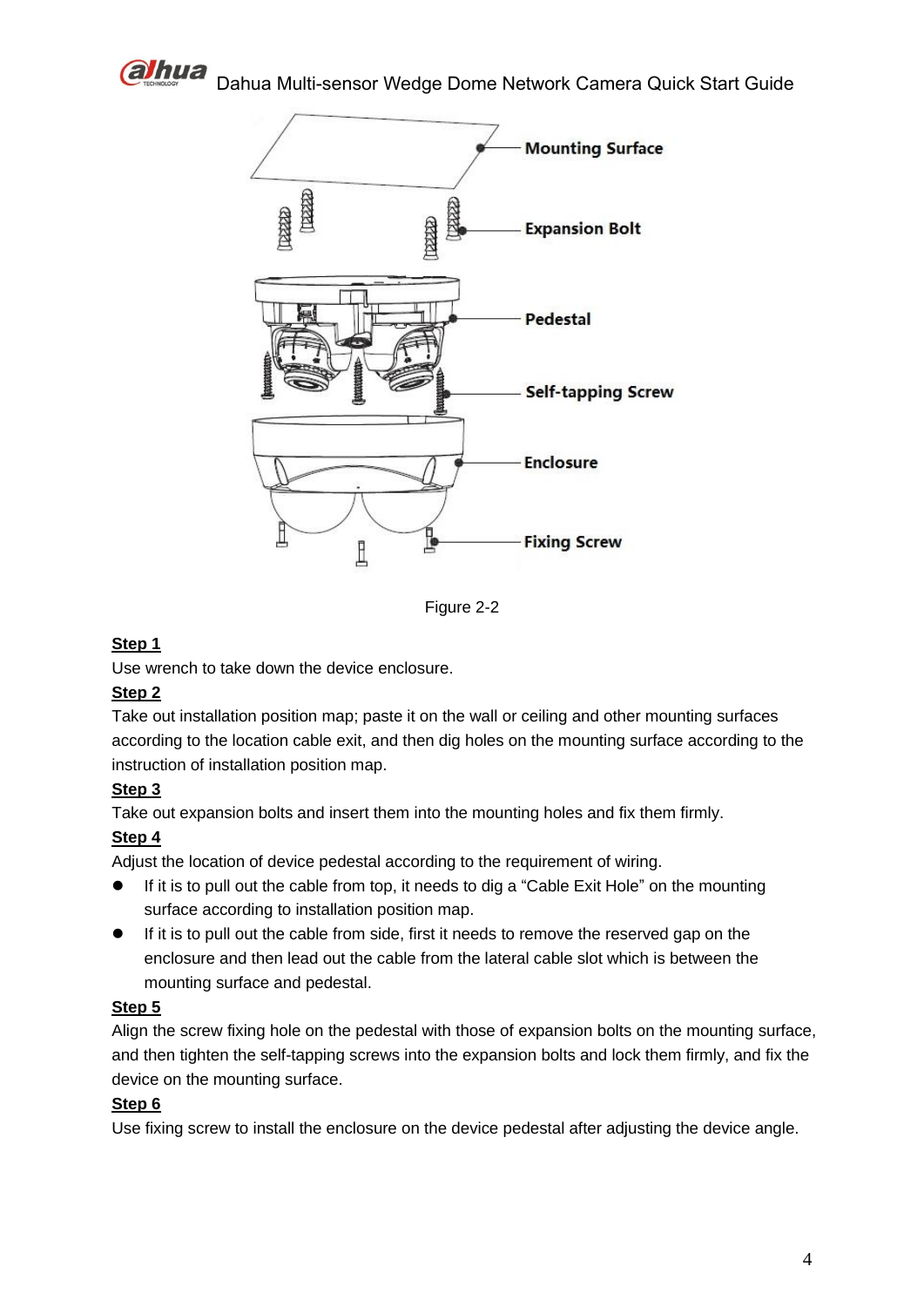# <span id="page-10-0"></span>2.3 Connect Device Cable

- Connect device corresponding power cable well according to requirement, and then use insulated tape to twine the connection respectively to make it waterproof.
- Connect network cable to corresponding network port of the device cable according to "Install Waterproof Connector (Optional)".

# **Install Waterproof Connector (Optional)**

The installation process of waterproof connector for network port is shown in [Figure 2-3.](#page-10-2) **Note**

It needs to implement the operation when the device is equipped with waterproof connector and it is used outdoors.



## <span id="page-10-2"></span>**Step 1**

Keep the convex groove outward and install the rubber ring into the network port, keep the smaller hole of the rubber ring outward and install the fixing rubber ring into the main body of the waterproof connector.

# **Step 2**

Pull the network cable without crystal head through main body of waterproof connector, fixing rubber ring and waterproof locking cover, make the crystal head of network cable, and then insert it into the network cable.

# **Step 3**

Put the main body of waterproof connector on the network port and rotate it clockwise to lock the network port and waterproof connector firmly.

# **Step 4**

Put the waterproof locking cover on the main body of waterproof connector and rotate it clockwise to lock the waterproof connector and waterproof locking cover firmly.

# <span id="page-10-1"></span>2.4 Adjust Device Angle

# **Step 1**

It is to adjust device angle according to monitoring requirement, the adjustment mode is shown in [Figure 2-4.](#page-11-0)

- Lens horizontal rotation: Use hand to rotate the lens and adjust the horizontal rotation direction of monitoring.
- Lens vertical rotation and image horizontal rotation: Use wrench and insert it into the adjustment hole on the lens surface, rotate the wrench to adjust lens.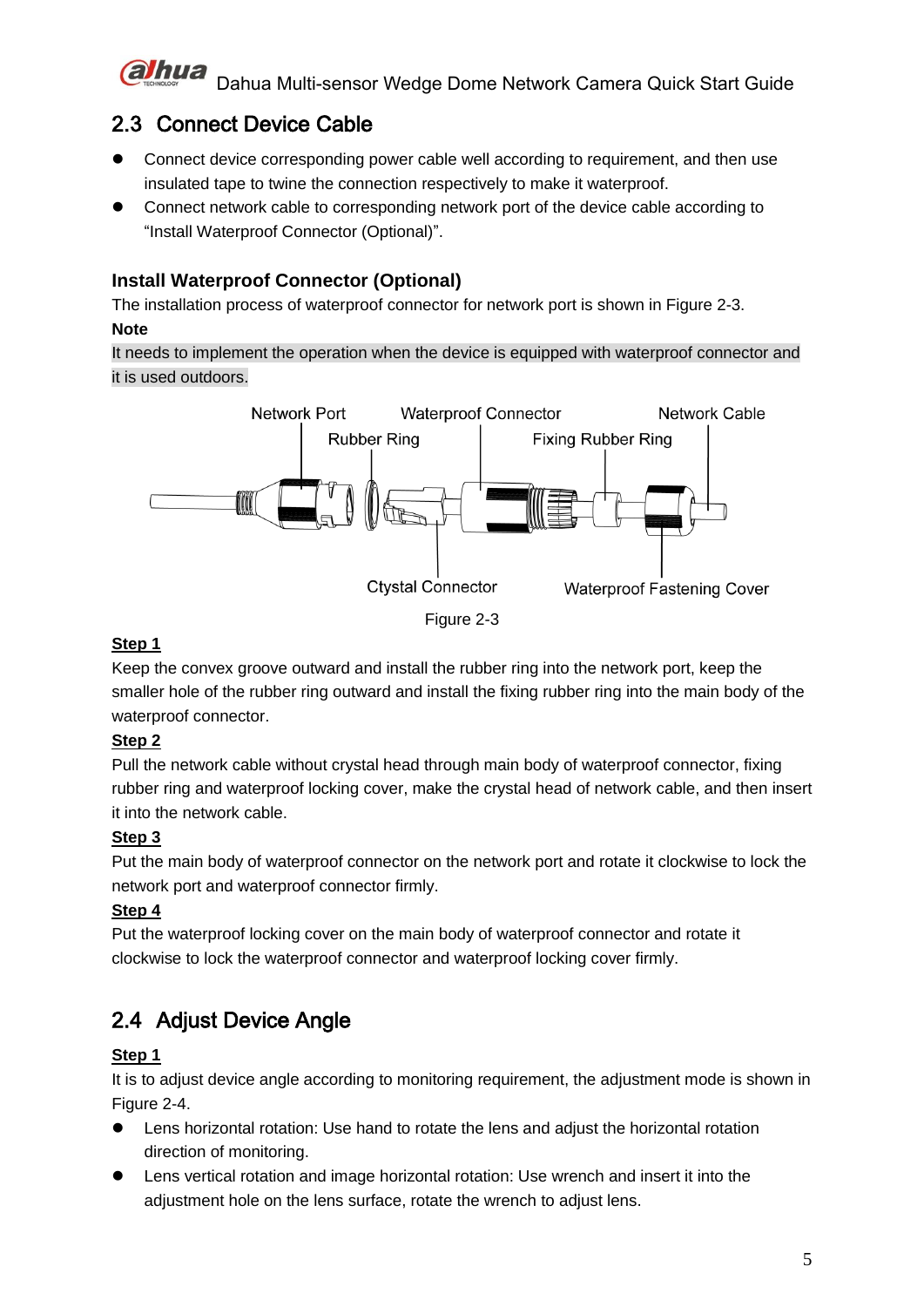

#### **Note**

The range of lens adjusting angle: horizontal (-90°  $\sim$ 90°), vertical (0°  $\sim$ +65°), image rotation direction (0°  $\sim$ +360°).





## <span id="page-11-0"></span>**Step 2**

Fix the enclosure on the device pedestal after adjustment is completed, so far installation has been finished.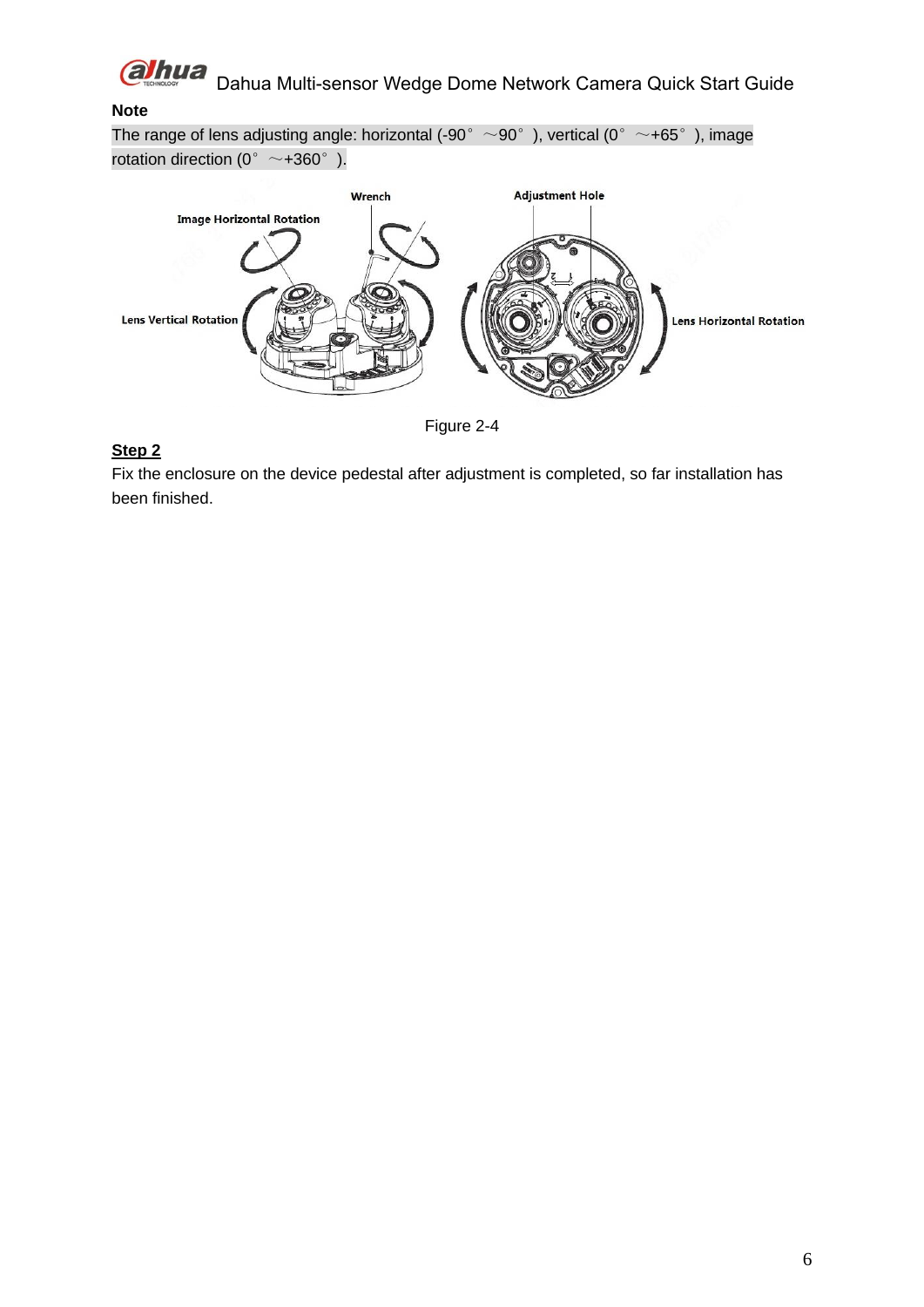# <span id="page-12-0"></span>3 Network Configuration

You can initialize the device and modify IP address via "Quick Configuration Tool"; you can also initialize device and modify IP address on the WEB interface. Please refer to the *WEB Operation Manual* in the disk for more details.

# **Note**

- It needs to implement initialization if it is the first time use device or the device is restored to factory default. Only some device support initialization function.
- It can implement initialization only when the device IP address (192.168.1.108 by default) and the IP address of PC are in the same network segment.
- In order to make the camera have access to network smoothly, please plan available IP segment according to the actual network environment.
- The following figures are for reference only; different models may have different interfaces.

# <span id="page-12-1"></span>**3.1 Device Initialization**

# **Step 1**

Double click "ConfigTool.exe" and open quick config tool.

# **Step 2**

Click to enter the interface where you can modify IP address, click **Search Setting,** the system will display the **Setting** dialog box.

# **Step 3**

Set the device network segment, login user name and password, and then click **OK**. The system will display the searched devices after searching completes.

# **Step 4**

Select the devices which need initialization and click **Initialization.** The system will display the interface of **Device Initialization,** which is shown in [Figure 3-1.](#page-13-1)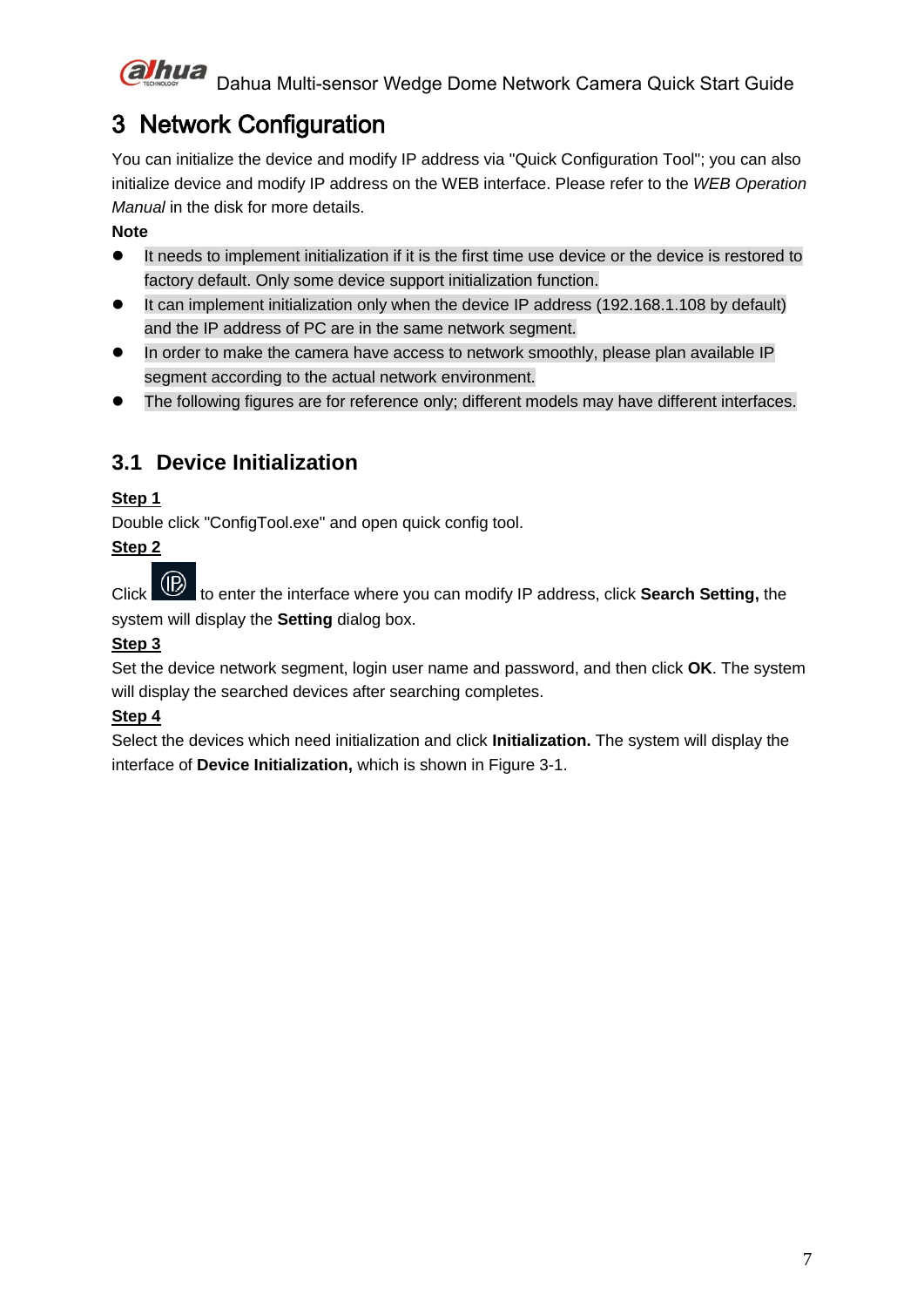

| Device initialization                         | ×                                                                                                                                |  |  |  |  |
|-----------------------------------------------|----------------------------------------------------------------------------------------------------------------------------------|--|--|--|--|
| 2 unit(s) of device have not been initialized |                                                                                                                                  |  |  |  |  |
|                                               |                                                                                                                                  |  |  |  |  |
| Username                                      | admin                                                                                                                            |  |  |  |  |
| New Password                                  |                                                                                                                                  |  |  |  |  |
|                                               | Medium<br>Weak<br>Strong                                                                                                         |  |  |  |  |
| <b>Confirm Password</b>                       |                                                                                                                                  |  |  |  |  |
|                                               | The password shall be 8-32 digits. It is a combination<br>of number(s), letter(s), symbol(s) with at least two kinds<br>of them. |  |  |  |  |
| <b>Email Address</b>                          | (for password reset)                                                                                                             |  |  |  |  |
|                                               |                                                                                                                                  |  |  |  |  |
|                                               | *After you have set new password, please set password again in Search Setup.                                                     |  |  |  |  |
|                                               |                                                                                                                                  |  |  |  |  |
|                                               | Initialize                                                                                                                       |  |  |  |  |

Figure 3-1

## <span id="page-13-1"></span>**Step 5**

Set new password and confirm password, select **Email Address** and input email address.

## **Note**

The password can be set as 8 to 32 characters; it can be a combination of number(s), letter(s) and symbol(s) with at least two kinds of them (excluding "","",",",",",","&"). Please set password with high security according to the password strong and weak prompt.

## **Step 6**

Click **Initialization**, the system begins to initialize the device.

means initialization succeeded;  $\triangle$  means initialization failed. Click the icon to check more details.

# **Step 7**

Click **OK** to complete device initialization.

# <span id="page-13-0"></span>**3.2 Modify IP Address**

## **Step 1**

Double click "ConfigTool.exe" and open quick config tool.

# **Step 2**

Click to enter the interface where you can modify IP address, click **Search Setting,** the system will display the **Setting** dialog box.

# **Step 3**

Set the device network segment, login user name and password, and then click **OK**. The system will display the searched devices after searching completes.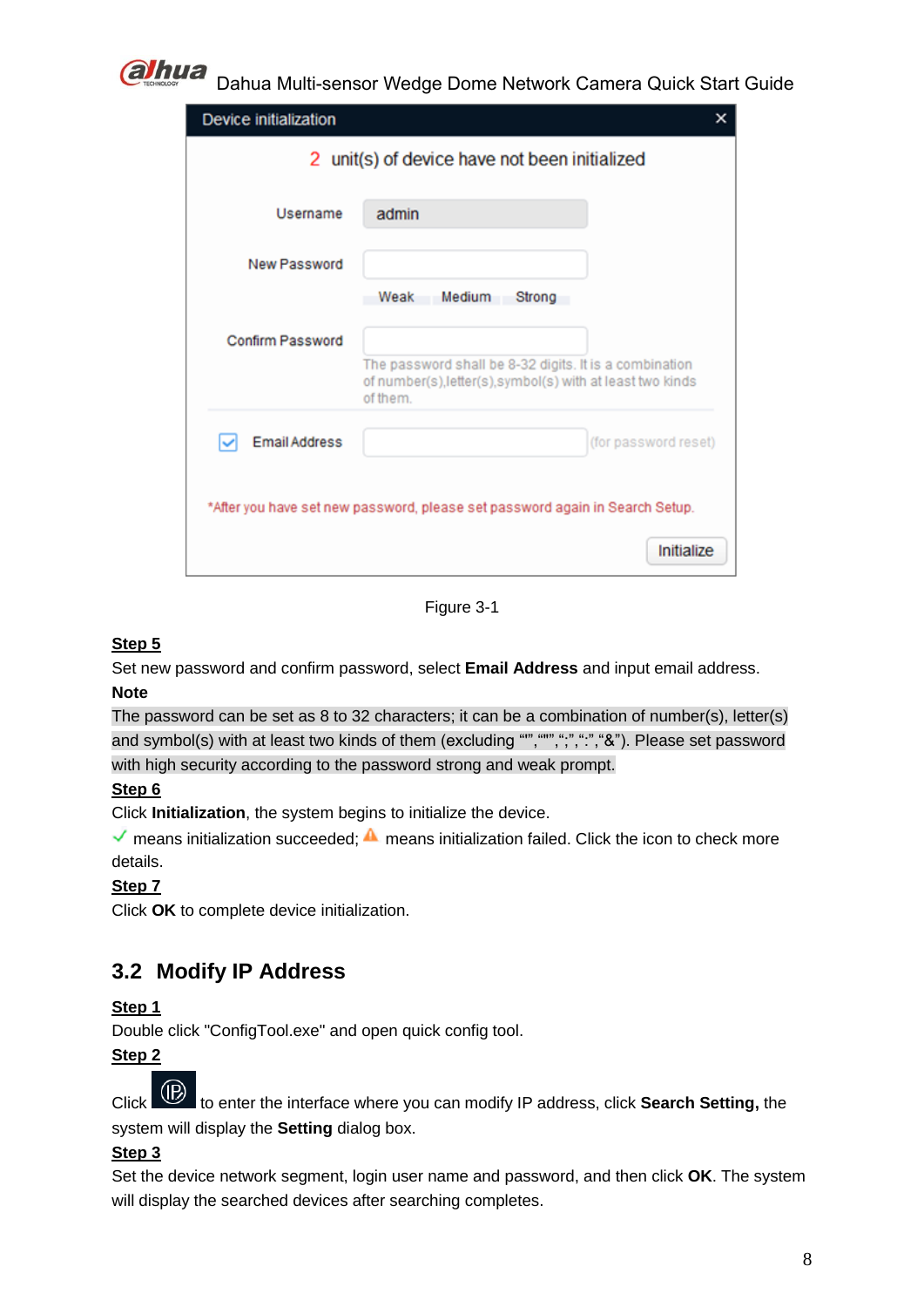

#### **Step 4**

Select the devices whose IP addresses need to be modified, and then click **D** Batch Modify IP The system will display the dialog box of Modify IP Address, which is shown in [Figure 3-2.](#page-14-1)

| Modify IP Address           |                                         | × |
|-----------------------------|-----------------------------------------|---|
| Mode                        | $\odot$ Static<br><b>DHCP</b><br>$\cup$ |   |
| Start IP                    | $192$ $. 168$ $. 8$ $. 2$<br>Same IP    |   |
| Subnet Mask                 | $255$ $.255$ $.0$ $.0$                  |   |
| Gateway                     | 192 . 168 . 8 . 1                       |   |
|                             |                                         |   |
| Selected number of devices: | 2<br>OK                                 |   |

Figure 3-2

## <span id="page-14-1"></span>**Step 5**

Set the mode as **Static**, and enter the planned start IP, subnet mask and gateway.

#### **Note**

Set the mode as **DHCP** when there is DHCP server in the network, the device will automatically acquire IP address from the DHCP server.

## **Step 6**

Click **OK** to complete modification of device IP address.

# <span id="page-14-0"></span>**3.3 Login WEB Interface**

## **Step 1**

Open IE browser, enter the modified camera IP address into the address bar and then press **Enter** button. Please operate according to the interface prompt if the interface displays guide of **Software License Agreement** and **Online Upgrade**.

# **Step 2**

Enter username and password, click **Login**.

# **Step 3**

For the first login, click **Click Here to Download Plug-in,** install controls according to system prompt. The main interface will be shown in [Figure 3-3](#page-15-0) after control installation is completed.